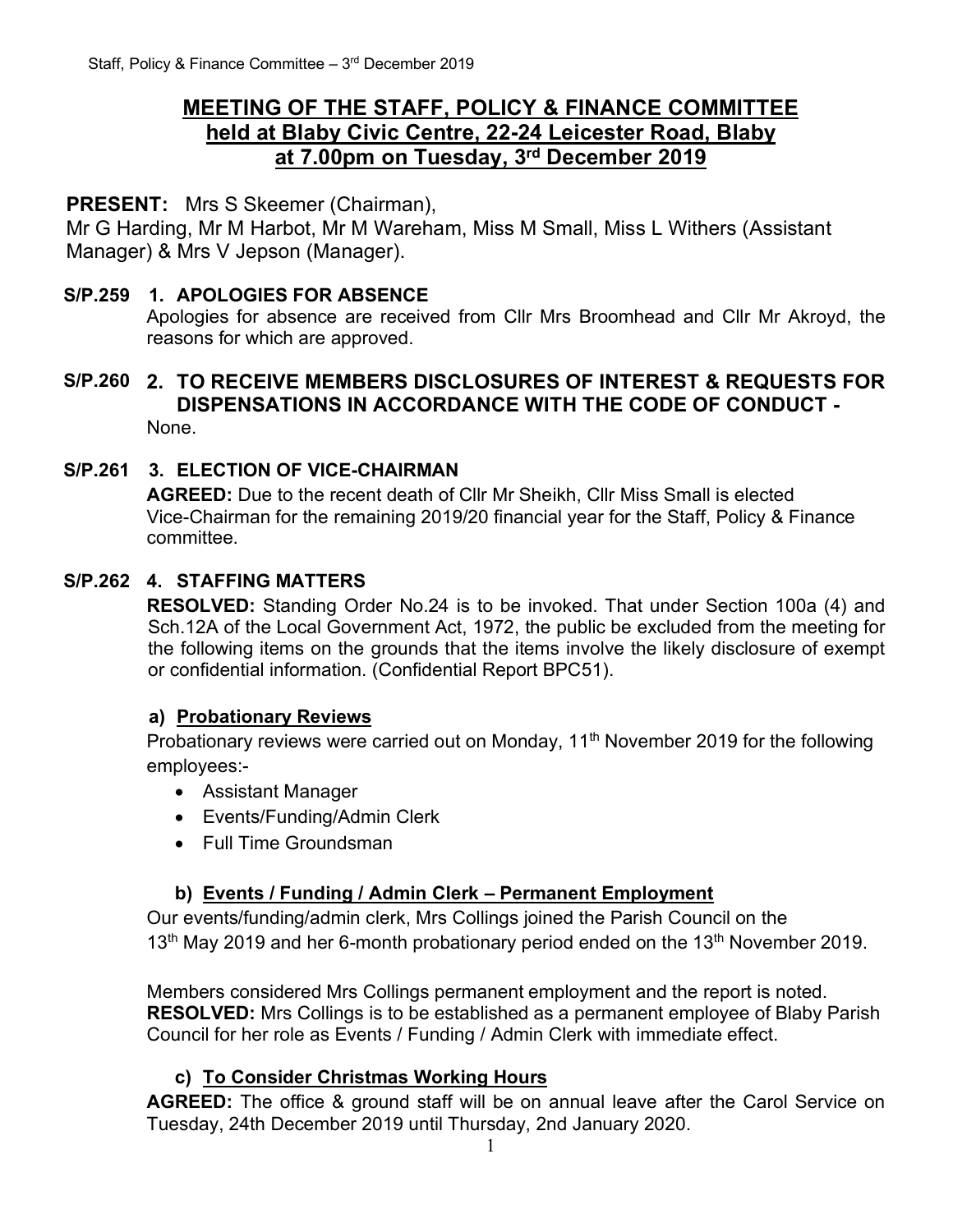The security gate at Oakfield Park will remain open during the Christmas holidays from Tuesday, 24<sup>th</sup> December 2019 until the evening of Thursday, 2<sup>nd</sup> January 2020 due to annual holidays.

## **d) Employee Benefits**

Members considered employees benefits and the report is noted.

## Holiday Entitlement

Members considered employees annual holiday entitlement with regards to increasing the minimum 20 days per year to 23 days per year, the reason for this is as the Parish Council closes during the Christmas period each year and all employees have to use 3 days of their own annual leave entitlement to cover the Parish Council Christmas shut down.

**AGREED:** With immediate effect all employees of Blaby Parish Council will receive an additional 3 days annual leave per year.

## Loyalty Scheme

Reward for long service boost staff morale and members considered a long service rewarded scheme.

**AGREED:** All employees of Blaby Parish Council will receive the following loyalty scheme additional holidays with immediate effect:-

- 10 Years' Service Additional 5 days holiday
- 15 Years' Service Additional 5 days holiday

#### **e) Pension Contributions**

All members have been issued with the following correspondence received from Leicestershire County Council's Pension department:-

- 2019 Valuation Employer Results Report
- Draft Funding Strategy Statement
- Draft Pension Investment Strategy Statement

**RESOLVED:-** Increase the Employer Pension Contribution rate from 1<sup>st</sup> April 2020 – 31<sup>st</sup> March 2023 to 26.59%.

**RESOLVED:** Standing Order No.24 is to be revoked.

#### **S/P.263 5. STAFF TRAINING**

#### a) PAT Testing

Our full-time groundsman, has recently attended and passed a PAT (Portable Appliance Testing) course. Before the end of the year all electrical items at the Civic Centre, Cemetery, Northfield Park & Oakfield Park will be PAT tested.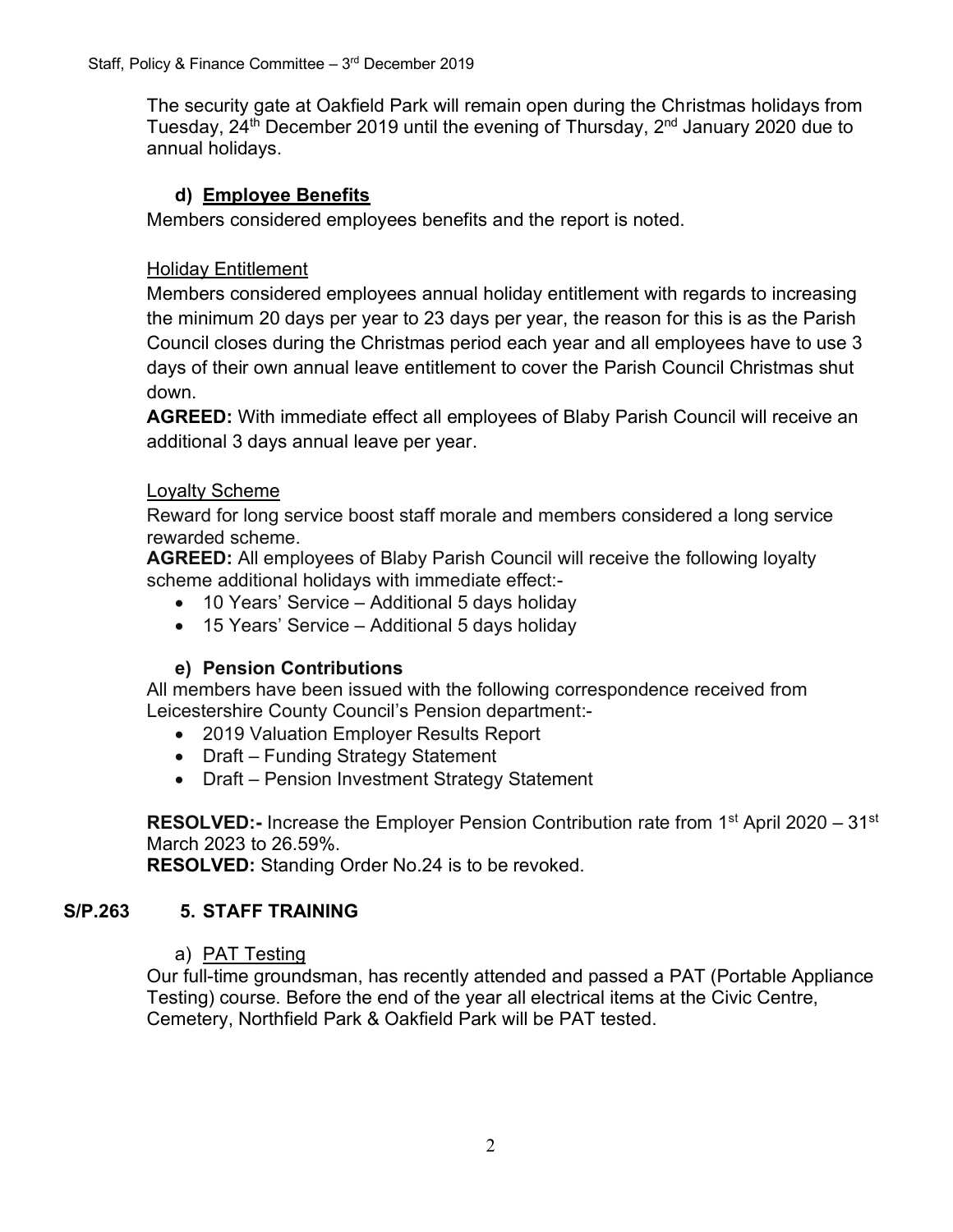## b) IOSH Managing Safely

There is an IOSH Managing Safely course which is ideal for anyone who has day to day responsibility for activities with implications for the health, safety and well-being of themselves, colleagues or anyone affected by their organisation's activities.

**DECLINED:** Members' agreed that the Manager does not need to attend the course as the Parish Council already have a Health & Safety company in place.

## c) Equipment Checklists

All ground staff have completed their Equipment Safety Checklists for the equipment that they use. These will be reviewed annually.

## **S/P.264 6. TO CONSIDER ELECTRICAL WORKS QUOTATIONS RECEIVED**

At the last Staff, Policy & Finance committee meeting members considered the annual Health & Safety site visit report and have been issued with quotations for the works required to be carried out.

## **Civic Centre:**

• Supply and install 1x Led emergency bulkhead light at the Civic Centre **Cemetery:** 

- Supply and install 1x twin spot emergency fitting with self-test mode
- Supply and install 1x mains smoke alarm

| <b>Quotation 1</b>     | <b>Quotation 2</b>     | <b>Quotation 3</b> |  |
|------------------------|------------------------|--------------------|--|
| <b>£200.00 Inc VAT</b> | <b>£270.00 Inc VAT</b> | £533.66 Inc VAT    |  |
|                        |                        |                    |  |

**RESOLVED:** Accept quotation number 2 at a cost of £270.00, including VAT for electrical works to be carried out at Blaby Cemetery & Blaby Civic Centre.

## **S/P.265 7. TO REPORT UPDATE ON THE COUNCILS INSURANCE COMPANY**

Following the acquisition of Stackhouse Poland Limited, by the Gallagher group of companies, the Council's insurance have been working to integrate their business.

The next stage of this process will be that, effective 4<sup>th</sup> November 2019, the insurance activity of Came & Company Local Council Insurance clients, will start to be arranged and administered under the Gallagher legal entity.

## **S/P.266 8. TO CONSIDER CORRESPONDENCE FOR LIFT – ALARM/PHONE CONNECTION**

At the last Staff, Policy & Finance committee meeting members were informed that the passenger & goods lifts does not have a live alarm/phone connected to it and it was agreed to obtain quotations for rectifying the lift phone line.

We have investigated having the telephone line in the lift rectified but have been unsuccessful as at first, we contacted the lift supplier who told us to contact BT. After contacting BT, we were told to contact our service provider, Talk Talk, who then told us to contact the lift company.

**AGREED:** Cllr Mr Wareham to recommend an appropriate company to resolve the issue.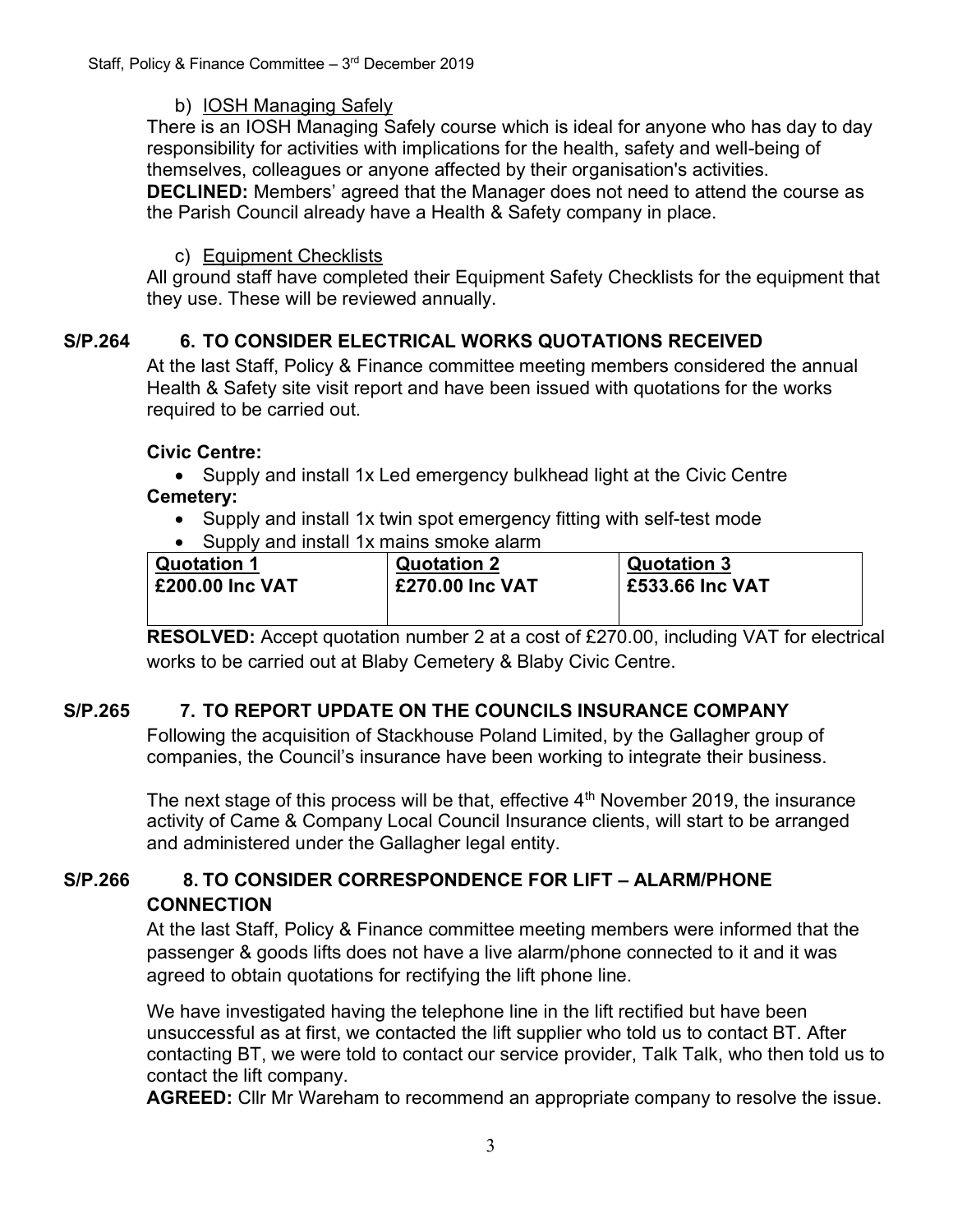## **S/P.267 9. TO CONSIDER ACCOUNTS & CEMETERY SUPPORT & MAINTENANCE FEES**

Members have been issued with a letter confirming fees and charges for 2020/2021 for our accounts and cemetery computer package support fees.

| <b>Software Module</b>             | <b>Support &amp; Maintenance Fee (Per Computer)</b> |
|------------------------------------|-----------------------------------------------------|
| <b>Omega Accounts</b>              | £260.00 x 1                                         |
| <b>Cemetery &amp; Memorials</b>    | £193.00 x 1                                         |
| <b>Making Tax Digital</b>          | £59.00 $\times$ 1                                   |
| <b>Year End Closure and Annual</b> | £560 per day plus 45p mile mileage.                 |
| <b>Return Preparation</b>          |                                                     |

**RESOLVED:** Members approved the cemetery and account support fees for 2020/2021.

## **S/P.268 10. TO REVIEW THE COUNCIL'S LEVEL OF INSURANCE – FIDELITY GUARANTEE**

The Council's Fidelity Guarantee covers all members and employees against fraud or error, and it is currently set at £300,000.00.

The figure is based upon the following calculation: - Half the total Precept 2019/20 £156,583.50 (£313,167) Council Reserves £98,826 (End March 2019). **£250,409.50**

**RESOLVED:** The Fidelity Guarantee Limit is to remain at £300,000.

## **S/P.269 11. TO CONSIDER RISK MANAGEMENT**

All members considered the 2019 risk management document. **AGREED:** Members approved the risk management document; the manager and chairman signed and dated the document.

## **S/P.270 12. TO REVIEW THE EFFECTIVENESS OF THE SYSTEM OF INTERNAL AUDIT**

The Staff, Policy & Finance Committee is to carry out an Annual Review of the Effectiveness of the System of Internal Audit. This review is the responsibility of the Council and may not be delegated to the Responsible Financial Officer.

The Council's Financial Regulations were reviewed on the  $6<sup>th</sup>$  November 2018, minute ref: S/P.214k) & 3rd December 2019, minute ref: S/P.271).

The Assets Register has been considered by each Committee during the fiscal year; the Policies are updated upon receipt of any new/replacement items.

The appointment of an Internal Auditor for the 2019/20 Financial Year was made at the 11<sup>th</sup> June 2019 Full Council meeting, minute ref: 1125e).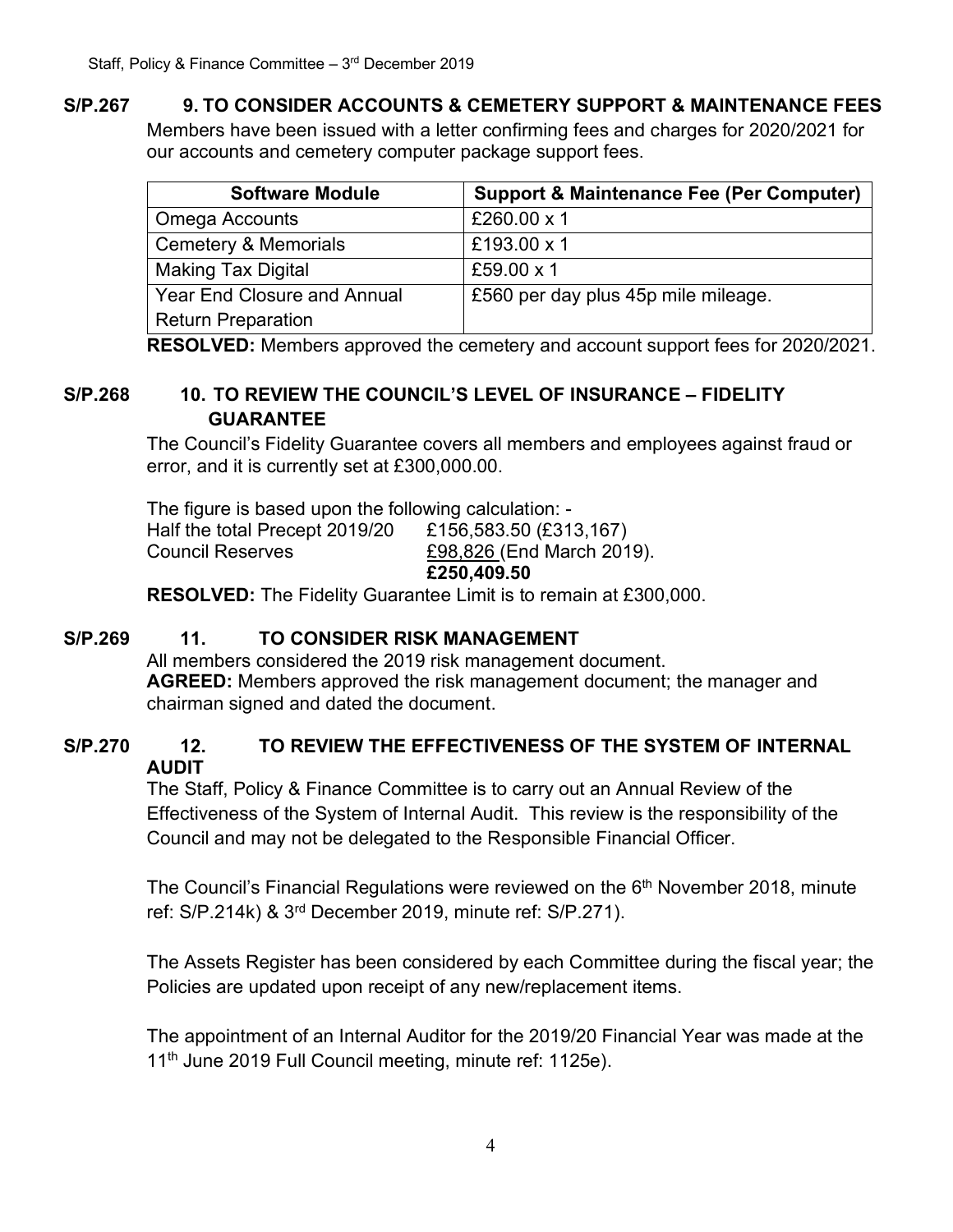The review must be balanced to the council's internal audit needs and usage. It should be designed to provide enough assurance for the council that standards are being met and that the work of internal audit is effective.

### **An assessment of each of the following is to be made: -**

- The scope of internal audit
- Independence
- Competence
- Relationships
- Audit planning and reporting

#### **Evidence of Achievement**

- Internal audit work is planned
- Understanding the whole organisation its needs and objectives
- Be seen as a catalyst for change
- Add value and assist the organisation in achieving its objectives
- Be forward looking
- Be challenging
- Ensure the right resources are available

## **Internal Audit Review Checklist**

Members completed the Internal Audit Review Checklist Parts 1 & 2.

#### **Approve Internal Audit Review Part 1 Meeting Standards & Part 2 Characteristics of Effectiveness**

All Members have been issued with a copy of the Internal Audit Review (Parts 1 & 2).

Members completed the Internal Audit Review Checklist Part 1 – Meeting the Standards and Part 2 – Characteristics of Effectiveness: -

The Council appointed its Internal Auditor on the 11<sup>th</sup> June 2019, Min. 1125e).

The following reviews have been conducted during 2019/20.

#### **Meeting the Standards – Part 1**

| $1_{\cdot}$ | Scope of Internal Audit             | Yes $(11^{th}$ June 2019) |
|-------------|-------------------------------------|---------------------------|
| 2.          | Independence                        | Yes                       |
| 3.          | Competence                          | Yes                       |
| 4.          | <b>Relationships</b>                | Yes                       |
| 5.          | <b>Audit Planning and Reporting</b> | Yes $(11^{th}$ June 2019) |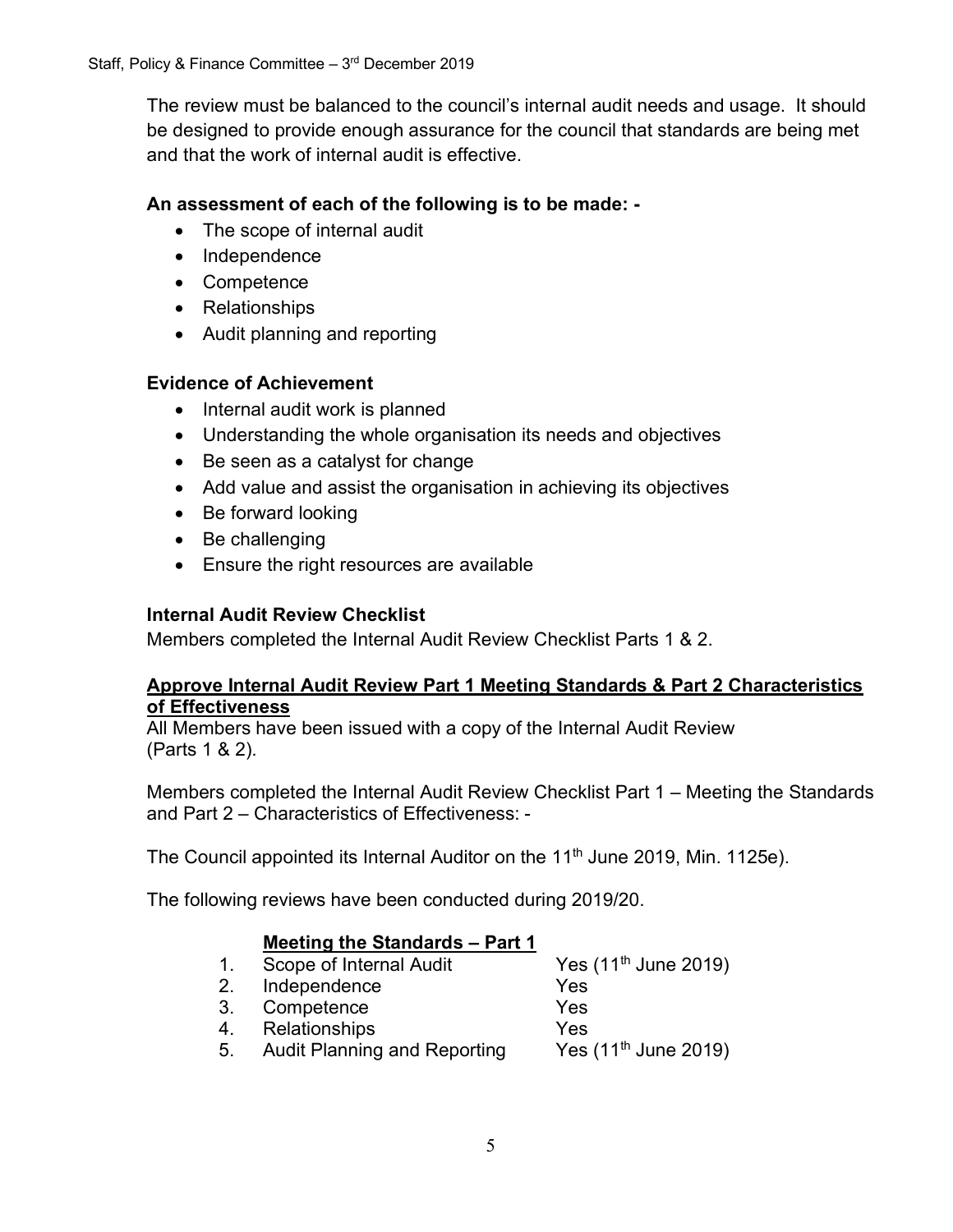## **Characteristics of Effectiveness – Part 2**

| Internal audit work is planned                                         | Yes |
|------------------------------------------------------------------------|-----|
| • Understanding the whole organisation its needs and objectives        | Yes |
| Be seen as a catalyst for change<br>$\bullet$                          | Yes |
| • Add value and assist the organisation in achieving its<br>objectives | Yes |
| • Be forward looking                                                   | Yes |
| Be challenging                                                         | Yes |
| • Ensure the right resources are available                             | Yes |

**AGREED:** That the Internal Audit Review Checklist Part 1 – Meeting the Standards and Part 2 – Characteristics of Effectiveness, as completed, is approved.

**AGREED:** The Review of the Effectiveness of Internal Audit is to be reviewed by the Staff, Policy & Finance Committee each November.

### **S/P.271 13. TO REVIEW & CONSIDER COUNCIL POLICIES a) General Polices 1 – 27**

**AGREED:** Members considered and approved the Councils general policies from 1 – 27 with no amendments required.

## **b) Employment Polices 1 – 14**

**AGREED:** Members considered and approved the Councils employment policies from 1 – 14 with no amendments required.

## **c) Standing Orders**

**AGREED:** Members considered and approved the Councils Standing Orders with no amendments required.

#### **d) Powers / Functions Delegated to Committees**

**AGREED:** Members considered and approved the council's powers / functions delegated to committee policy and wish to remove the Staffing and Appeals committee section from this policy.

## **e) Code of Conduct**

**AGREED:** Members considered and approved the existing code of conduct until the new National Association of Local Councils (NALC) document has been received. Once received members will then consider if they wish to adopt the new code of conduct or remain with the Council's existing one.

## **f) Financial Regulations**

Members have been issued with a copy of the Councils current financial regulations along with a copy of the National Association of Local Councils (NALC) model financial regulations 2019 for consideration.

**AGREED:** Members considered and approved the financial regulations and agreed to continue with the Councils existing ones with no amendments required.